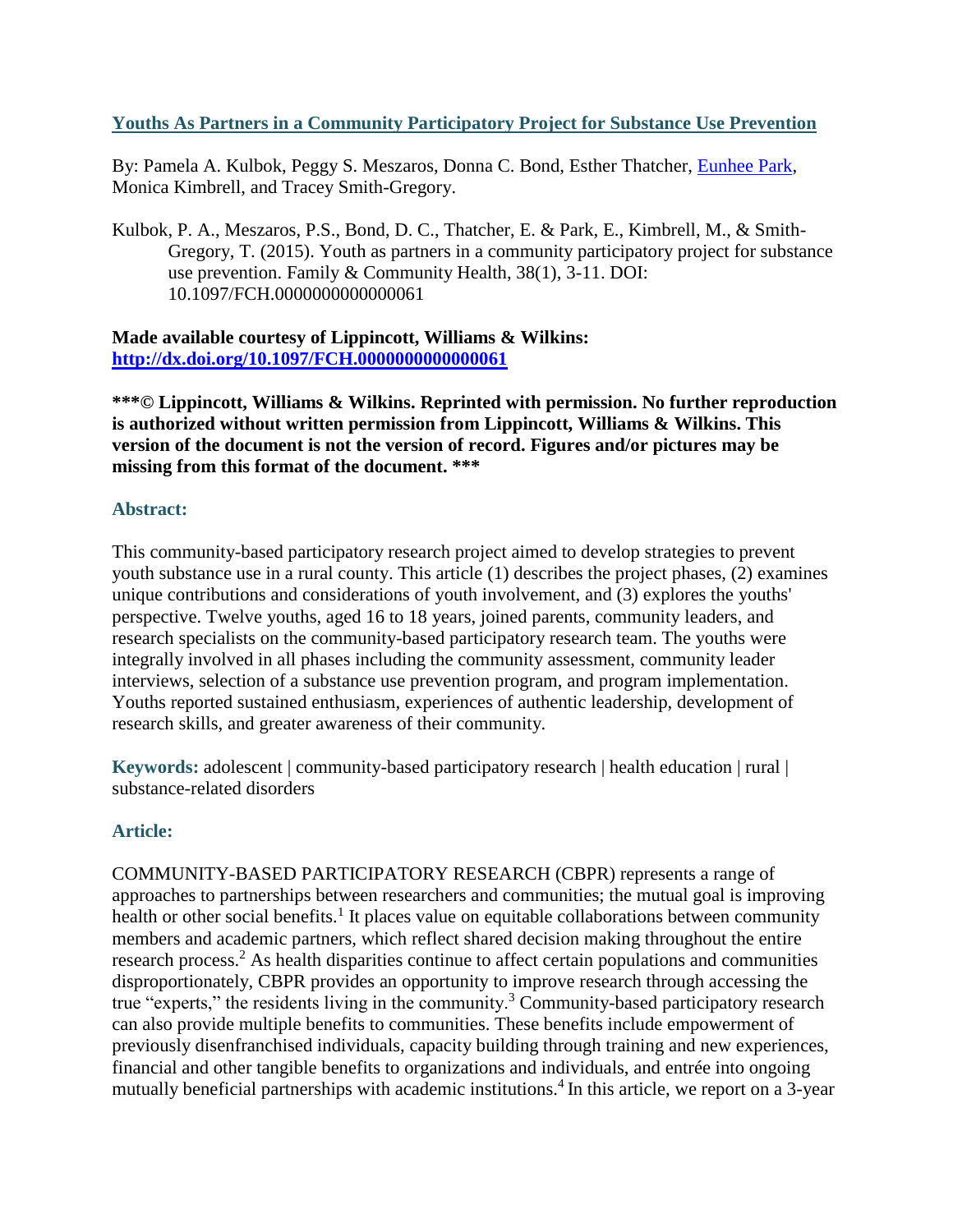CBPR project with youths, parents, and community leaders from a rural tobacco-producing county in Virginia to design and test a substance use prevention program.

## **CBPR WITH YOUTHS**

Community-based participatory research processes that involve youths pose unique benefits and considerations. Past CBPR topics that involved youths, including obesity, chronic diseases, reproductive health, disabilities, mental health, and substance abuse, have varied widely.<sup>5</sup> Youths are often voiceless about diseases and social determinants of health that significantly affect them; CBPR explicitly seeks to provide a forum for marginalized groups such as youths to express their concerns and ideas in a way that is appropriate to their subcultures.<sup>6</sup> Youth participants in CBPR also get real-world experience in civic engagement, showing them the important roles they can have in society and increasing their esteem for their own communities.<sup>7</sup>,<sup>8</sup> They also gain leadership, communication, and other important skills.<sup>5,7</sup> However, in a review of the involvement of children and adolescents in CBPR, Jacquez and colleagues <sup>2</sup>found that only 56 articles, or 15% of the total 385 articles reviewed, actually focused on projects in which community partners directly involved children and/or adolescents.

Recent studies have identified several important considerations in involving youths in CBPR projects. Groups mixing youth participants with others who typically hold greater power, such as teachers or parents, should purposely balance the power through group procedures.<sup>9</sup> Youths involved in multiple activities throughout the CBPR process tend to show greater commitment to resulting interventions than youths who only served on community advisory boards.<sup>5</sup> In addition, the CBPR design, with activities and work tasks tailored to the unique abilities and priorities of youth participants, enhances their active involvement.<sup>10</sup>,<sup>11</sup> PhotoVoice is an example of a CBPR method that has been successful with youth participants, as a way to engage their creativity and obtain information about their experiences, without the pressures of verbal communication about abstract concepts.<sup>12</sup> In the following sections, we report on a CBPR youth substance use prevention project that involved youths in multiple activities and gave them "voice" throughout the project. The project description, exemplars of participation by youths, and reflections of youths on their contributions to the overall project are highlighted.

### **DESCRIPTION OF THE YOUTH SUBSTANCE USE PREVENTION PROJECT**

The interprofessional research team leading the project included faculty from 2 universities representing several disciplines, that is*,* human development, psychology, public health nursing, and urban planning, and a clinical nurse specialist from a regional health system. These researchers identified protective factors associated with nonsmoking youths in this rural tobaccogrowing county in 2 previous studies.<sup>13</sup>,<sup>14</sup> The Family Nutrition Program Cooperative Extension Assistant, a key community leader, worked with the interprofessional team on these earlier studies to facilitate recruitment of youths and parents. The Cooperative Extension Assistant was from the county office of the Virginia Cooperative Extension, a local connection to Virginia's land-grant universities. The idea for the CBPR project evolved from these prior studies where youths and parents identified substance use as a community problem.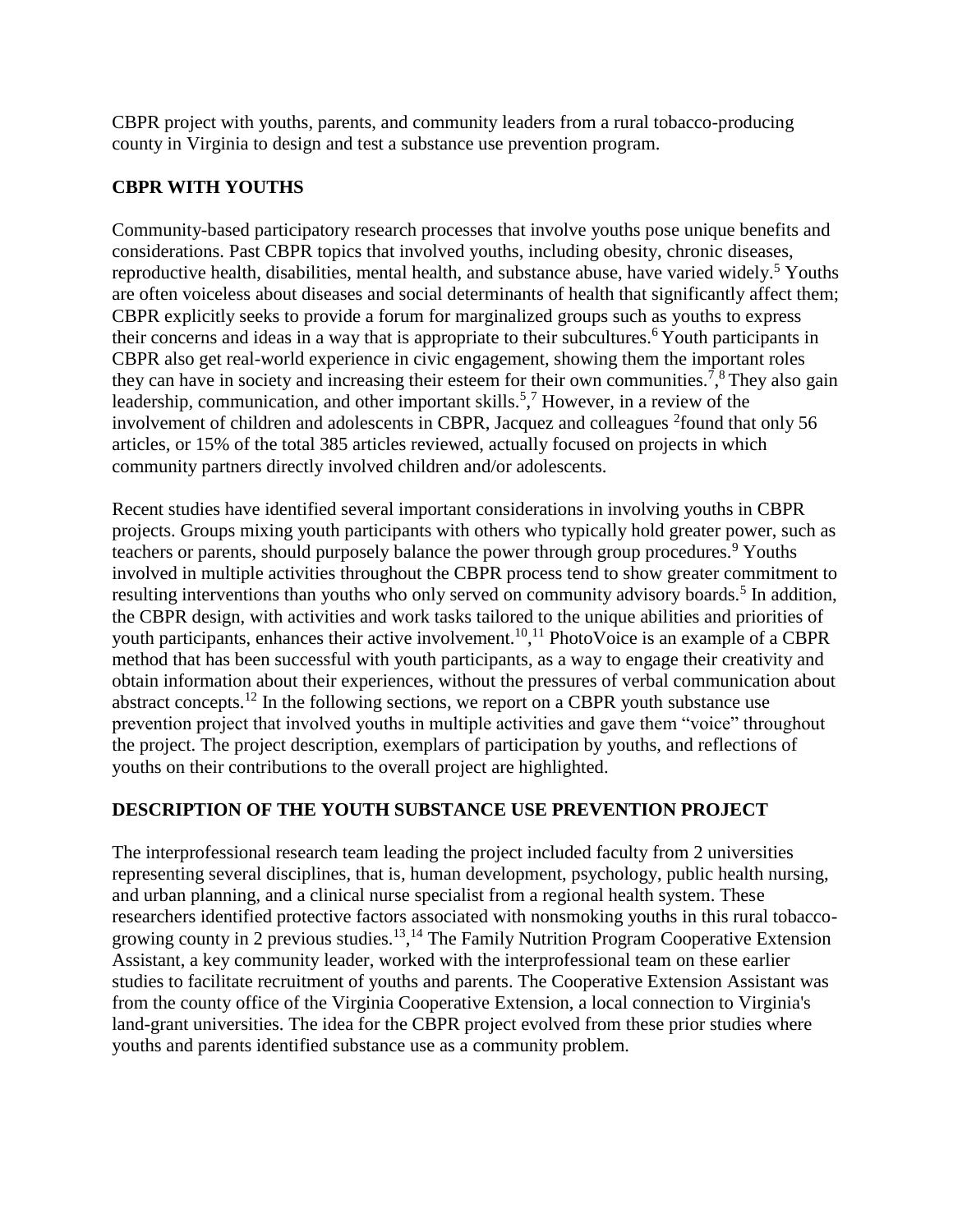The goal of this CBPR project was to identify effective strategies to prevent youth substance use and develop a plan with the community to implement and sustain a prevention program after the research project was completed. There were 4 aims and phases of this project. First, we established a community participatory research team (CPRT) made up of youths, parents, trusted community leaders, and interprofessional researchers. Second, the CPRT conducted a community assessment to identify ecological, cultural, and contextual factors that influence substance-free and substance-using adolescent lifestyles. Third, the CPRT evaluated the effectiveness of existing prevention programs and selected a substance use preventive intervention for this rural tobacco-producing community. Fourth, the CPRT pilot tested the intervention to determine feasibility and acceptability, obtain preliminary effectiveness data, and refine the intervention for formal testing in other rural communities.

### **OVERVIEW OF PROJECT AIMS AND PHASES**

### **CPRT phase**

The researchers and the Cooperative Extension Assistant worked together to recruit CPRT members to guide the project (see the "Recruitment" section). Target membership of the CPRT was 8 youths, 8 parents, and 4 community leaders. The CPRT met monthly to design, implement, and evaluate project activities beginning with a comprehensive community assessment and concluding with a pilot substance use prevention program.<sup>6</sup> The perspectives of the youths were critical to understanding the county's knowledge of youth substance use and nonuse and community health assets and needs, attitudes, beliefs, environmental factors, and traditions related to substance use.<sup>15–17</sup> Throughout the project, the CPRT used various methods to engage youth members and increase their commitment to the project.<sup>5</sup> At meetings, we often divided into small groups. The researchers facilitated nominal group process to involve all individuals including youths in decision making. Each person wrote a response to an assigned task and presented his or her ideas without discussion. After hearing all ideas, the group discussed and evaluated them. This process helped equalize power by allowing members including youths to express their ideas and concerns.<sup>9</sup> Youths also participated in PhotoVoice, interviews of community leaders, windshield surveys for community assessment, and Geographic Information Systems (GIS) mapping for analysis and interpretation of the community data. Youths were rewarded with certificates and project mugs for their participation.

### **Community assessment phase**

The CPRT used an ethnographic community assessment model <sup>18</sup> to identify factors influencing youth substance use and nonuse in this rural county. During monthly meetings in the county, the CPRT reviewed a set of community assessment questions and created an interview guide for individual and group interviews. Teams of CPRT members conducted 14 interviews of community leaders; each interview team included a community member, some of whom were youths, and a researcher. The researchers completed 6 youth group interviews and 1 parent group interview. The researchers conducted these interviews because of the sensitive nature of youth substance use in this small rural county.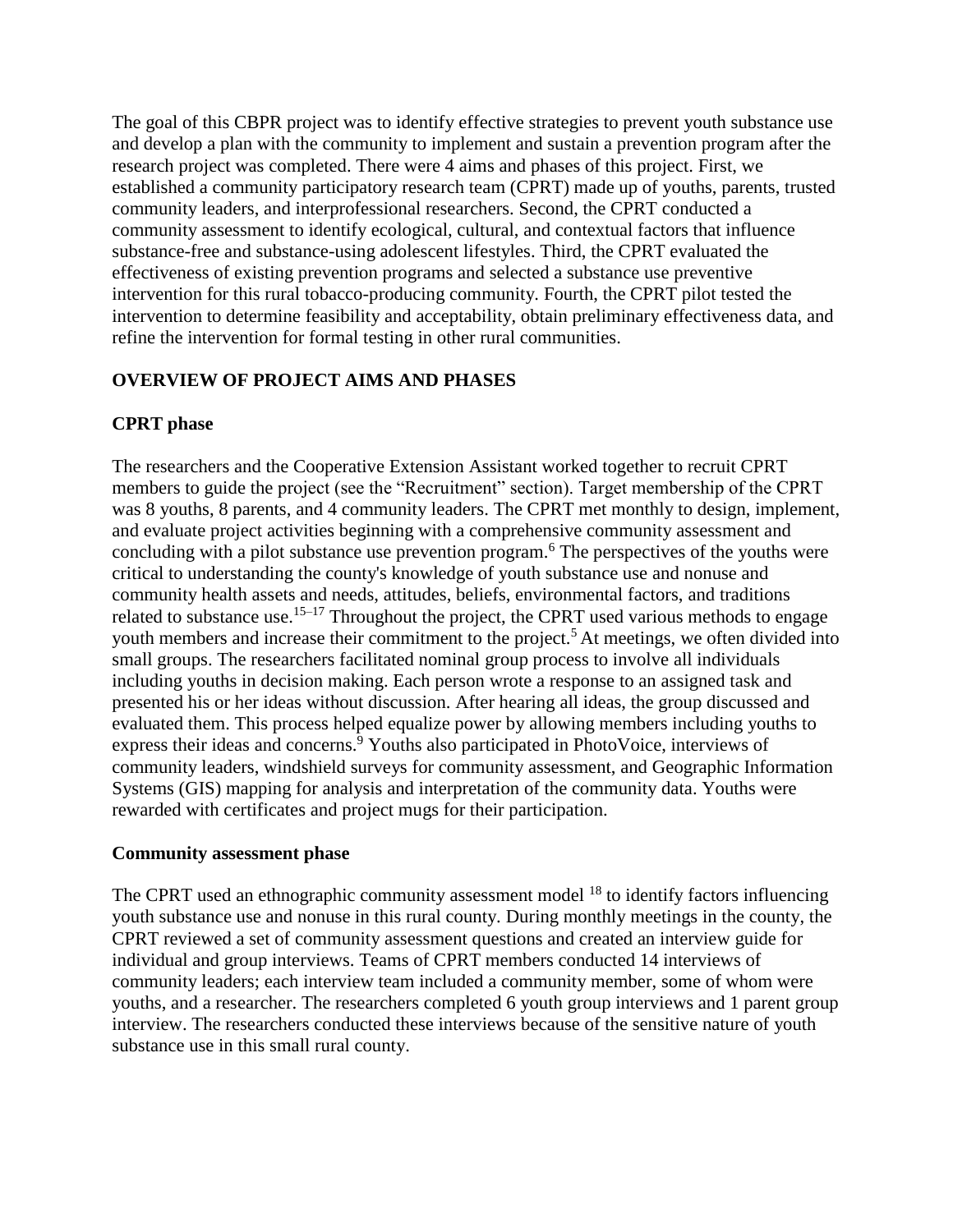The youth and parent group interviews were conducted using PhotoVoice or picture taking to capture responses to interview questions through photo depictions. Three youths were recruited and trained to take pictures in response to the community assessment questions that the CPRT approved. The pictures were developed and organized on the basis of the community assessment questions and notes that the picture takers provided. For example, pictures represented the community history (tobacco fields), the rural environment (rural roads and fields), places where youths gathered after school (a gas station and convenience store with tobacco products prominently displayed), and behavioral systems (tobacco-free zone signs outside the high school). When youth and parent groups were interviewed, the pictures taken by the youths were used at the end of the interviews to elicit additional depth and meaning from the participants about the characteristics of their community and future context and direction for a youth substance use prevention program.

### **Program selection phase**

With the community assessment information to provide cultural context, the CPRT began to evaluate the effectiveness of various prevention programs including LifeSkills, Too Good for Drugs, and the *4-H Health Rocks! Program*. 19–21 Using nominal group process, the CPRT determined effectiveness criteria that were important for their rural county and then matched existing programs with selected criteria. The CPRT chose *4-H Health Rocks! Program*, a national 4-H alcohol, tobacco, and other drug use preventive program, as the best "fit" for this rural tobacco-producing county. They based their decision on respect for 4-H in the county and basic features of the *4-H Health Rocks! Program*, that is, led by a youth and an adult, numerous interactive activities, and sessions, and family- and community-level involvement.

#### **Program implementation phase**

Twelve youths and adults were trained to lead the *4-H Health Rocks! Program*. Trainees implemented the program in 3 summer school sessions and a weeklong summer 4-H day camp, with 35 youths completing 10 hours or more of the program. Participants ranged from 10 to 17 years of age; more than 50% were girls; more than 40% were in the fifth grade or below; more than 60% were Caucasian; and all youth participants reported their residence as rural. At the conclusion of the program, more than 90% of the youth participants demonstrated positive knowledge, skills, and social competency assets related to substance use prevention.

### **PARTICIPATION OF YOUTH IN OUR SUBSTANCE USE PREVENTION PROJECT**

This unique CBPR project involved adolescents as community partners.<sup>2</sup> Youths actively participated in the research process from recruitment to sustainability. In this section, we provide examples of youth involvement in areas of project recruitment, retention, research and leadership, and sustainability based on official CPRT minutes, annual reports, observations, and semistructured interviews with youth participants.

### **Recruitment**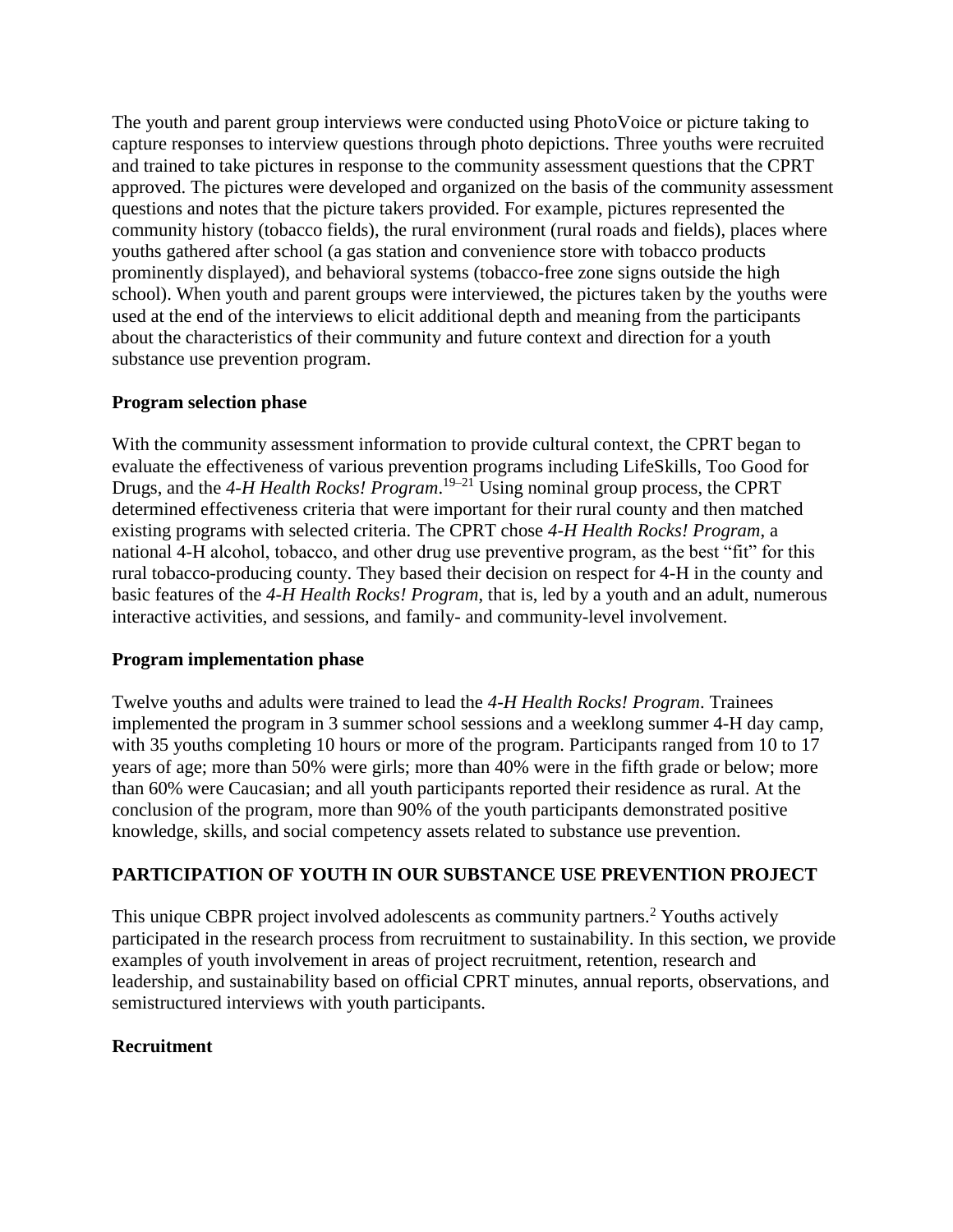Keeping all participants, especially youths, actively involved in an ongoing project required incentives and intentional engagement. The meal served at each meeting and payments for attendance were 2 of the most potent incentives. Communication was also important for retention, building trust, and a sense of community through regular interactions. Early in the project, the CPRT established rules of engagement; frequent use of using nominal group process balanced power and facilitated open communication. Other forms of communication suggested by youths were the development of a private Facebook page and use of text messages and personal phone calls to remind CPRT members of the meeting dates and time. Cohesion developed among CPRT members across ages and racial differences. The racial background of CPRT members including youths represented the county, which was 30% African American.

### **Development of research and leadership skills**

The project design involved the CPRT youths as equal partners. Most importantly, adolescents contributed by providing the authentic perspectives of youths in their community.

### **CPRT phase**

The youths were regular attendees and were active CPRT participants. Activities of the youths included coleading monthly meetings and developing the project logo "Knock Out Tobacco." (see the Figure for logo.) The CPRT youths were actively involved in small group work to decide on relevant questions for individual interviews of community leaders and group interviews with other community adolescents and parents.

### **FIGURE IS OMITTED FROM THIS FORMATTED DOCUMENT**

#### **Community assessment phase**

Youths participated in the community assessment by conducting a windshield survey and using PhotoVoice. The windshield survey involved systematic observations of their community to reveal important cultural, physical, and social characteristics that might facilitate or hinder substance use or nonuse by adolescents. The youths reported their findings and observations and participated in a series of GIS community mapping activities during the CPRT meetings. They added significantly to this process by identifying locations for informal youth recreation and where youth drug use was rumored to occur. During the development of interview questions, youth participants provided background knowledge about youth perceptions of adolescent drug use so that the CPRT could accurately hear the youth voice. When the team conducted interviews with youths in the community, CPRT youths were helpful in creating rapport with interviewees both by welcoming them and by assisting them with paperwork. In addition, when the CPRT verified the interview findings and interpreted the data, youth participants' interpretations expanded the CPRT's understanding of the data while increasing the youths' personal understanding and appreciation for their community.<sup>8</sup>

#### **Program selection phase**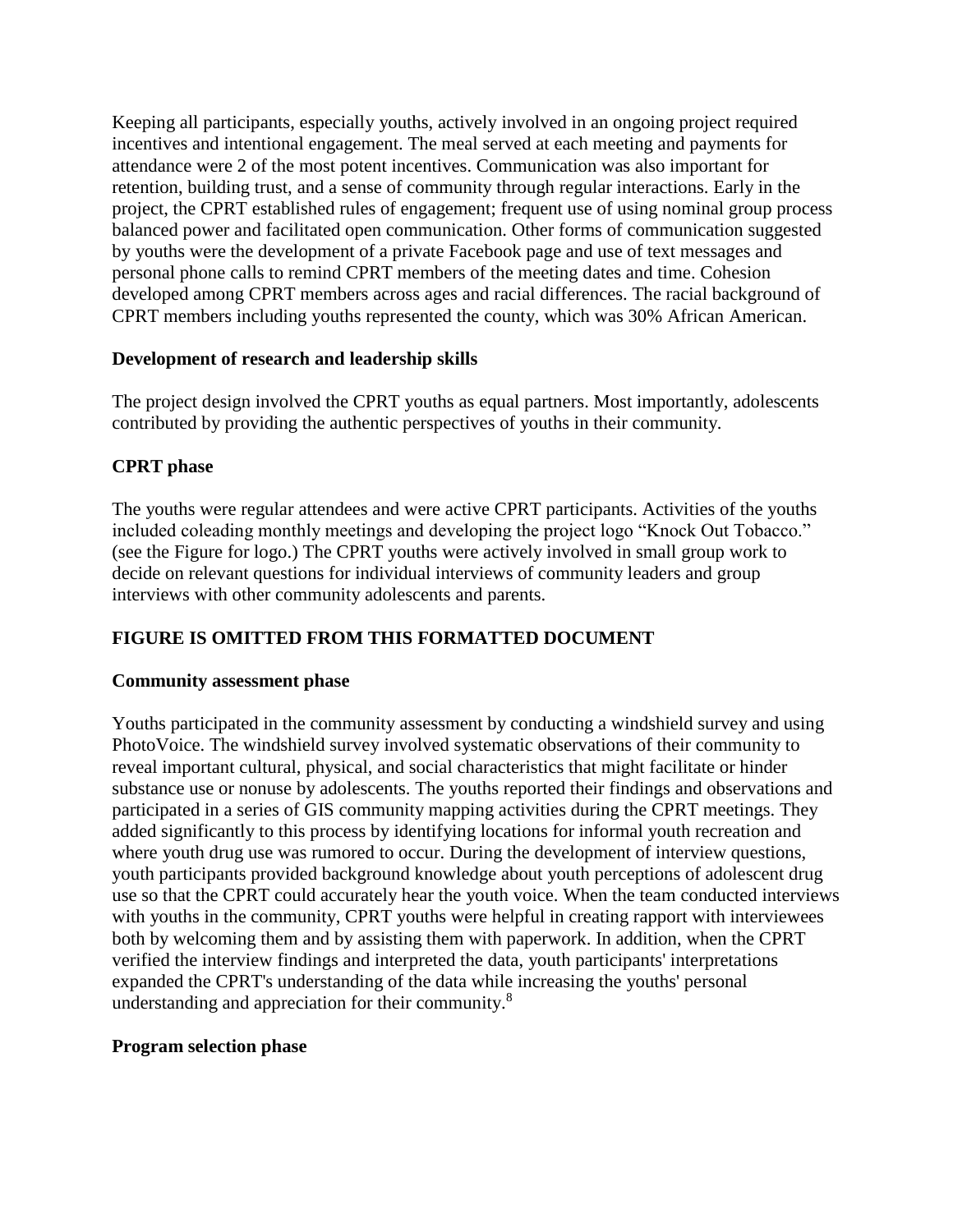When the CPRT planned the intervention, youth participants suggested possible sites in the community and suggested ideas to tailor the program to "fit" the community. The youths informed the team about existing youth programs such as the summer school and the 4-H day camp, which might be open to our substance use prevention program. Three youth participants were counselors in these summer programs; they suggested contacts and potential partners to help the team achieve successful program delivery. Four youths on the CPRT received training as intervention implementers for the selected *4-H Health Rocks! Program*. Youths were intentionally involved throughout all project phases, with regular reminders of the research steps in our CBPR project and why each step was necessary. For example, they were reminded and understood the reasons for informed consent procedures for the prevention program and helped implement them. The youths expressed starting to feel like true researchers who could explain their involvement to others in the community.

## **Sustainability**

While the project allowed for immersion of the youths in the research process from start to finish, the team was concerned about sustaining the youths' involvement with the project intervention. The youths shared that community members viewed them as leaders in their rural county as they received training to implement the *4-H Health Rocks! Program*. To further sustain their leadership skills, 3 of the adolescents volunteered to serve as leaders who implemented the intervention in 3 summer programs and the 4-H camp, a weeklong immersion experience in the county. Youth and adult implementers at each sites cofacilitated the program, with the youths taking the lead. Finally, the CPRT youths helped plan and were present at the Community Forum at the close of the project to inform the entire rural community about the outcomes of the project. To ensure sustainability, the research team left materials and supplies for carrying out the program in subsequent years. The research team also connected the youth and adult trainers with experts who ran the statewide *4-H Health Rocks! Program* to provide future training and implementation resources.

The CPRT youths grew in leadership and research skills throughout the 3-year project. Their enthusiasm and community connections helped the team form partnerships, which should endure well beyond the project period. In the following section, 2 of the youth participants, one who was still in high school and the other who attended college locally, shared their personal stories about the project. Other youths left the community to attend college and were not available for interviews. While the number of youths who participated in the final interview was a limitation of the study, as is evident throughout the article, youths were active in every phase of the project. Hearing the youths' stories in their own voices further illustrates involvement of youths as active participants, who helped promote substance nonuse and prevent substance use and abuse problems in their own community.

### **INFLUENCE OF PARTICIPATION IN THE CBPR PROJECT ON THE YOUTHS**

Two CPRT youths participated in semistructured interviews to describe their involvement in the project using their own voices. The youths who participated in the interviews were actively involved from project inception, were trained as prevention implementers, and served as strong connectors to the local community and local youths. Two male African American youths, who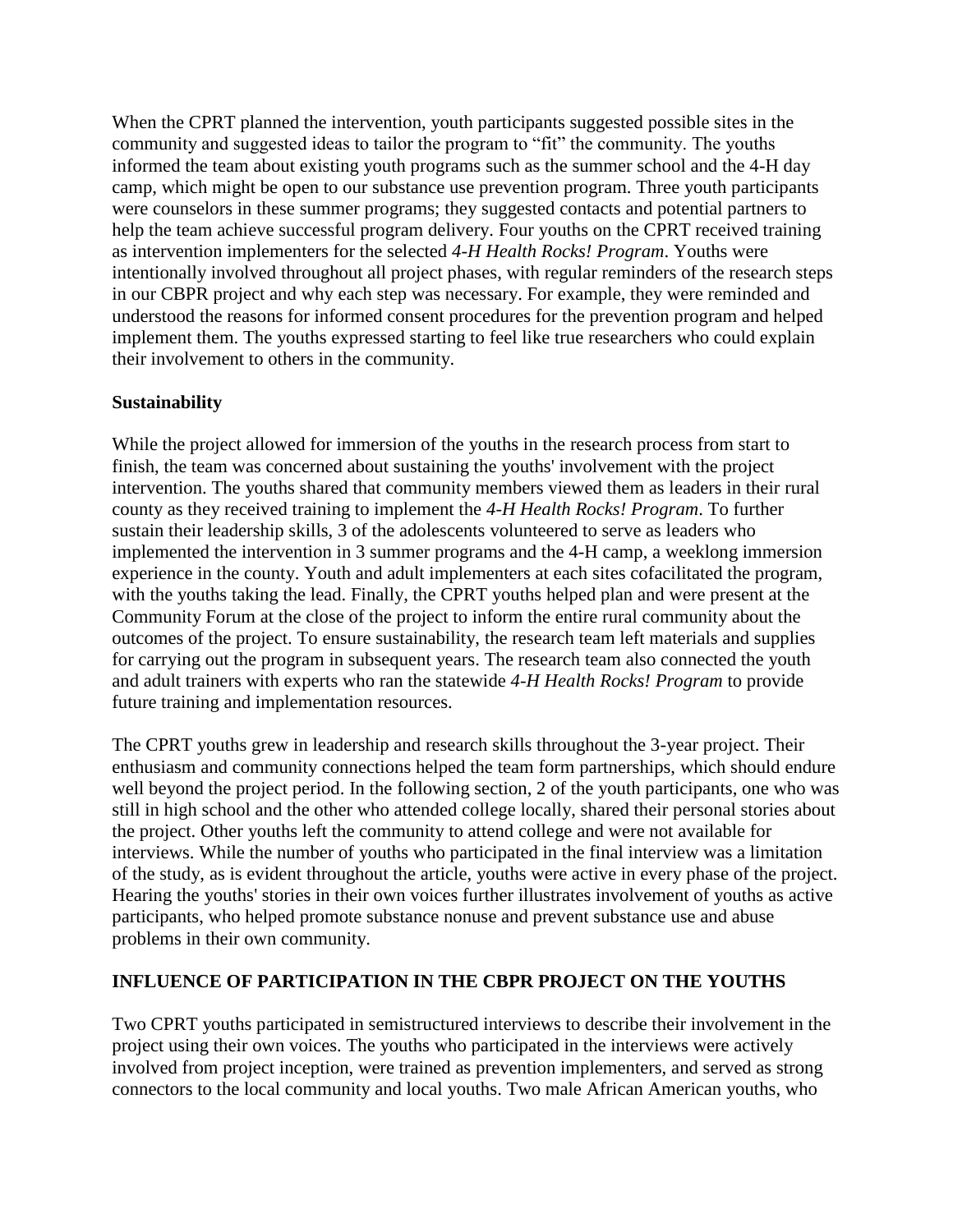participated in the entire project, responded to questions about perceptions of their involvement as CPRT members. The following sections include a description of their responses.

## **What made you to want to become involved in this project?**

One youth answered, "When I heard about this program and community research, and I knew the community well. It was pretty good program. We got to go to schools and talk about tobacco and drugs." He also stated, "...this program is important for community." The other youth commented, "...this is really a good program, and I like every part of the program." The youths reported that they enjoyed participating in this community project and commented, "It was unique considering the in-depth process about youth health issues with the research process."

## **In what ways did your involvement in the project influence you?**

Youth participation in the CBPR project not only benefitted the CPRT but also personally benefitted the youth participants. Both youths emphasized that they developed leadership skills from various aspects of community involvement. One youth participant explained his leadership role when he delivered the program in the school during the summer, "...my leadership role was the best part of it.... Take charge of it.... Running the program in all the schools...."

## **What did you learn from your experience in this project after your participation?**

The youth participants mentioned that they learned about research. They reflected on their opportunity to learn research skills and the importance of their active participation in the process. One youth commented about his role in research as, "My role was pretty important.... We all pitched in and completed the research." The other youth said, "I learned a lot from meeting people in community meetings and working together ... getting together and in front of other people."

### **In what ways did your beliefs about health (or your health behaviors or lifestyle) change or stay the same after your participation?**

Youth participants said they learned about new health issues related to youth smoking and drug use through their participation as CPRT members. One of the participants said,

> I learned a lot ... when we met every month, there was always something new.... I learned why other adolescents use drugs, and the places where other people hang out, use drugs, and drink ... how others do ... there were things in the community we didn't know about.

He continued to state, "...it kind of makes me think of who to hang around with and pick and choose friends ... and I was able to be careful about these things."

### **In what ways did your participation in the community change or stay the same?**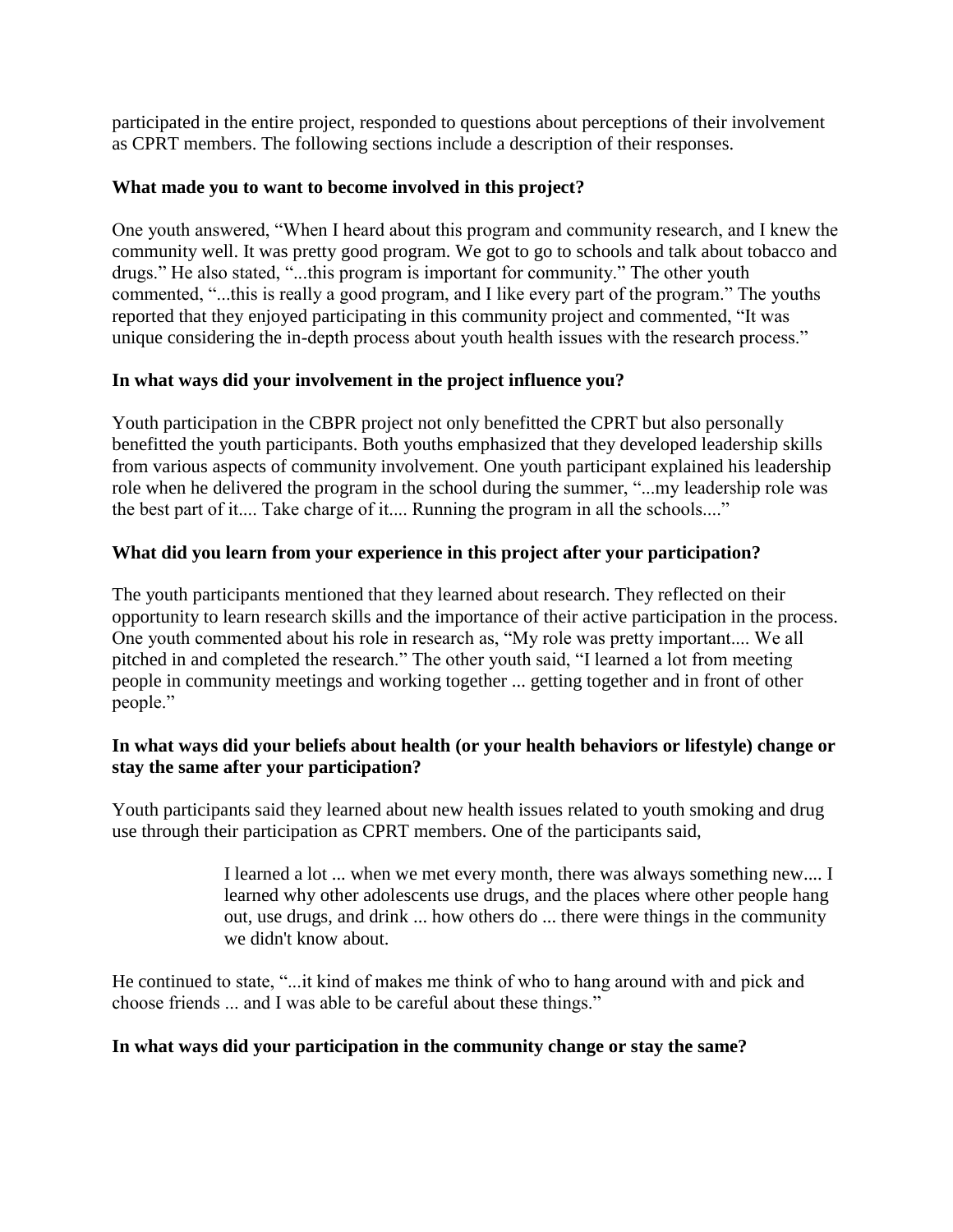One youth participant said, "My involvement in the community is sort of the same after this project, but it makes me aware of this issue." He also commented, "I am more aware of these thing and people are more aware of it." The other youth said, "Sure, I definitely want to help with it [the *4-H Health Rocks! Program*] again."

In summary, youth participants were extremely positive in their responses about their involvement in this CBPR project to prevent substance use in their rural tobacco-growing county. They developed leadership skills, experienced personal growth, and felt they were a part of something important in their community. They perceived that they contributed both to their personal health knowledge and to the community's knowledge through their active participation.

# **CONCLUSION**

Youth participants were assets and resources for the CPRT and their rural community. They contributed creative emic perspectives during CPRT meetings and took leadership roles in data collection and presentation activities and as trained coleaders of the intervention. The youths also acquired real-world experience in community engagement through their roles on the project.<sup>7</sup> The youths clearly identified personal benefits that they derived from active involvement including valuable experience with the research process and intervention, opportunities to take genuine leadership roles, and greater awareness of their own community's strengths and needs. The contributions of youths were central to this project's success.

Inclusion of youths in CBPR is beneficial and feasible. Lessons learned that facilitate youth involvement include active listening, using strategies for engagement such as nominal group process, acting on the youths' recommendations, rewarding youths for active participation early in the project, and developing youths' skills to take different roles during the project. An ethnographic approach to CBPR has the potential to sustain a youth-oriented substance use prevention program and to facilitate success in similar projects in other rural communities.

# **REFERENCES**

- 1. Minkler M, Wallerstein N. Introduction to CBPR: new issues and emphases. In: Minkler M, Wallerstein N, eds. Community-Based Participatory Research for Health: From Process to Outcomes. 2nd ed. San Francisco, CA: Jossey Bass; 2008;5–24.
- 2. Jacquez F, Vaughn LM, Wagner E. Youth as partners, participants or passive recipients: a review of children and adolescents in community-based participatory research (CBPR). Am J Community Psychol. 2012;51(1/2):176–189.
- 3. Kneipp SM, Lutz BJ, Levonian C, Cook C, Hamilton JB, Roberson D. Women's experiences in a community-based participatory research randomized controlled trial. Qual Health Res. 2013;23(6):847–860.
- 4. Wallerstein N, Duran B. The theoretical, historical and practice roots of CBPR. In: Minkler M, Wallerstein N, eds. Community-Based Participatory Research for Health: From Process to Outcomes. 2nd ed. San Francisco, CA: Jossey Bass; 2008;25–46.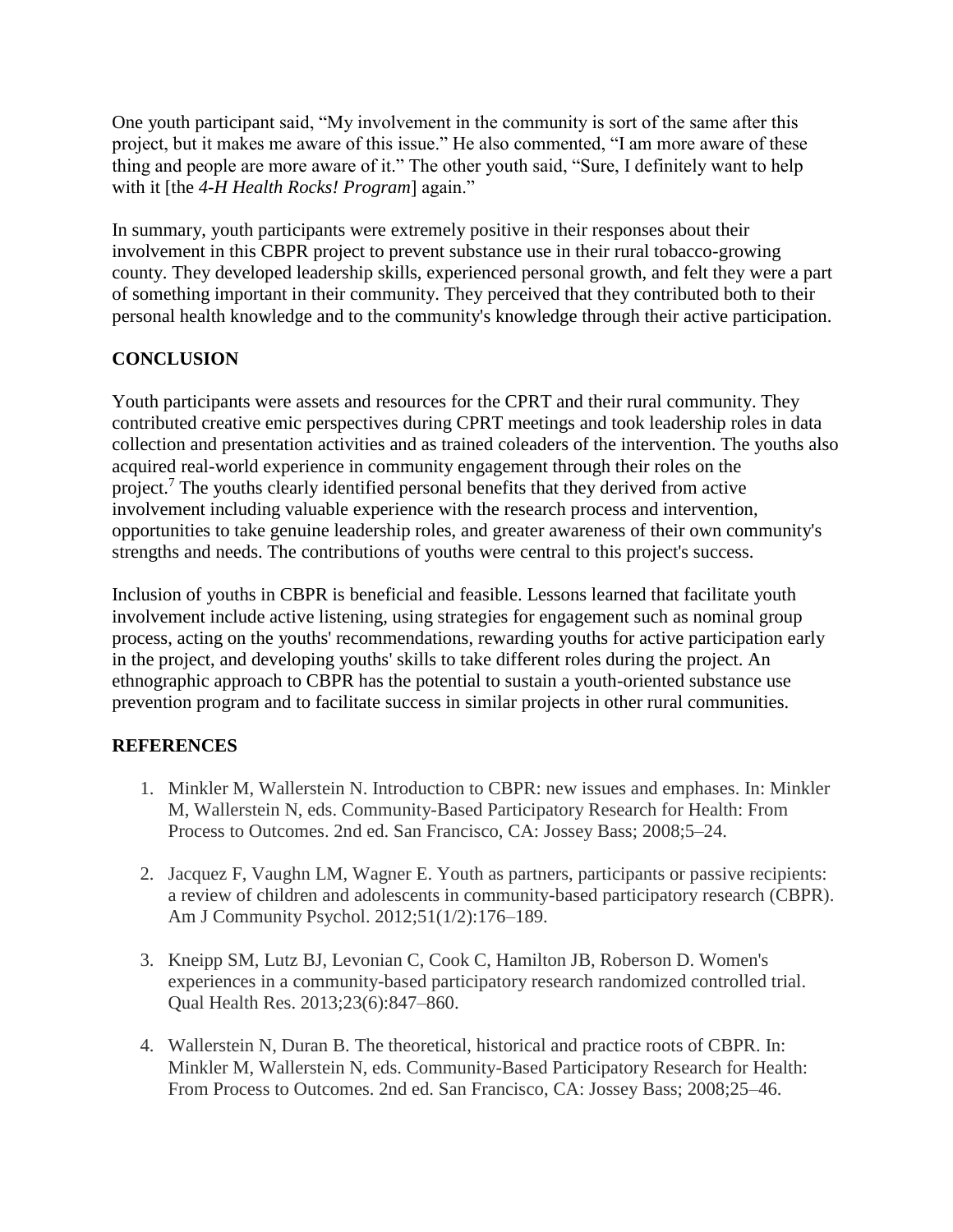- 5. Vaughn LM, Wagner E, Jacquez F. A review of community-based participatory research in child health. Matern Child Nurs J. 2013;38(1):48–53.
- 6. Isreal BA, Lentz PM, McGranaghan RJ, Kerr DL, Guzman JR. Methods in communitybased participatory research for health. In: Isreal BA, Eng E, Schulz AJ, Parker ED, eds. Documentation and Evaluation of CBPR Partnerships: In-Depth Interviews and Closed-Ended Questionnaires. San Francisco, CA: Jossey Bass; 2005;3–38.
- 7. Flicker S. Who benefits from community-based participatory research? A case study of the positive youth project. Health Educ Behav. 2008;35(1):70–86.
- 8. Ross L. Sustaining youth participation in a long-term tobacco control initiative: consideration of a social justice perspective. Youth Soc. 2011;43(2):681–704.
- 9. Mitra DL. Balancing power in communities of practice: an examination of increasing student voice through school-based youth-adult partnerships. Change. 2008;9(3):221– 242.
- 10. Soleimanpour S, Brindis C, Geierstanger S, Kandawalla S, Kurlaender T. Incorporating youth-led community participatory research into school health center programs and policies. Public Health Rep. 2008;123(6):709–716.
- 11. Yonas M.A, Burke JG, Rak K, Bennett A, Kelly V, Gielen AC. A picture's worth a thousand words: engaging youth in CBPR using the creative arts. Prog Community Health Partnersh. 2009;3(4):349–358.
- 12. Findholt NE, Michael YL, Davis ML. PhotoVoice engages rural youth in childhood obesity prevention. Public Health Nurs. 2010;28(2):186–192.
- 13. Kulbok P, Meszaros P, Botchwey N, et al. Mother-daughter communication: a protective factor for not smoking. J Addict Nurs. 2010;21(2/3):69–78.
- 14. Kulbok P, Meszaros P, Hinton I, Botchwey N. Tobacco-free boys and parents use PhotoVoice to tell their stories: issues and solutions. Paper presented at: 136th Annual Meeting of the American Public Health Association; October 2008; San Diego, CA.
- 15. Agar MH. Speaking of Ethnography. Beverly Hills, CA: Sage Publications; 1986.
- 16. Karim G. In living context: an interdisciplinary approach to rethinking rural prevention. NIDA Res Monogr. 1997;168:398–412.
- 17. Trotter R. Ethnographic methods and inhalant use among three ethnic populations. Paper presented at: Inhalant Conference; August 1993; Fort Collins, CO.